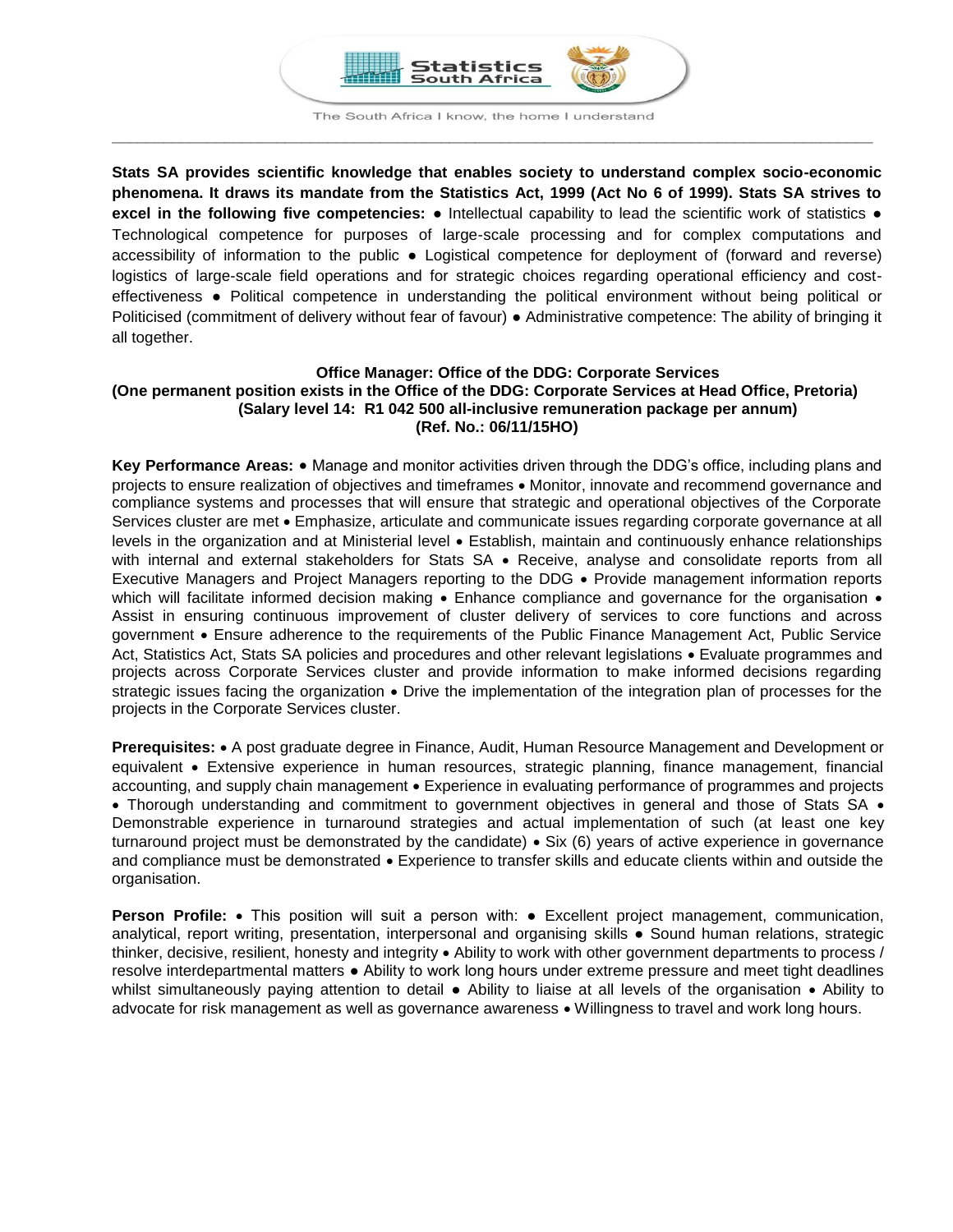# **Office Manager: Office of the DDG Methodology, Standards & Research (One permanent position exists in the Office of the DDG: Methodology, Standards & Research at Head Office, Pretoria)**

## **(Salary level 13: R864 177 all-inclusive remuneration package per annum) (Ref. No.: 07/11/15HO)**

**Key Performance Areas: •** Assist the DDG to monitor and implement decisions taken at both internal and external forums (e.g Exco, Cluster Meetings, Intergovernmental Meetings etc) ● Establish, maintain and continuously improve relationships with internal and external stakeholders to facilitate the attainment of business goals and ensure that the stakeholders needs are met ● Manage and monitor activities driven through the DDG's office, including plans and projects to ensure realisation of objectives and timeframes ● Receive, analyse and consolidate reports from all Executive Manager/Project Managers reporting to the DDG as well as provide management information reports which will facilitate informed decision making ● Represent the DDG in internal and external meetings ● Identify linkages and dependencies between activities within the cluster and optimize resource allocation accordingly ● Initiate systems and processes for the monitoring of strategic and operational objectives/plans within the cluster • Prepare reports and communicate as well as articulate issues internally and externally ● Advise the DDG on compliance issues ● Assist in the implementation of standards.

**Prerequisites:** A relevant Bachelors degree • Management course will be an added advantage • Extensive experience in quantitative research and working with large date sets • Experience working with basic statistical concepts • Background in projects, finance, HR management • Thorough understanding and commitment to government objectives in general and the role of Statistics SA.

**Person Profile:** • This position will suit a person with: Excellent analysis, interpretation report writing and presentation skills ● Project Management skills ● High degree of computer literacy and ability to learn new packages independently ● Excellent communication and interpersonal skills ● Ability to liaise at all levels of the organization ● Ability to work under pressure and meet deadlines, whilst still paying attention to detail.

# **Deputy Manager: Physical Security (One permanent position exists in the FMLS division at Head Office, Pretoria) (Salary level 11: R 569 538 all-inclusive remuneration package per annum) (Ref. No.: 08/11/15HO)**

**Key Performance Areas: ●** Develop policies, process and procedures and plans for security management ● Manage physical security in the organisation • Manage the security systems • Manage compliance of Occupational Health and Safety within the organisation ● Liaise with clients ● Manage staff and other resources.

**Prerequisites: •** A tertiary Degree in Security Management/Law be accompanied by the academic report • Training in security management/fire training/risk management/project management/occupational health and safety is essential • At least five years' experience in security management • Knowledge of legal principles of contracts, contract managing, organising sessions, reporting, project management, financial management, bid procedures SCM procedures, research and investigating ● Proven practical application of MS Office Suite ● A valid driver's license.

**Person Profile:** ● This position will suit a person with: Good interpersonal, conceptual, analytical, communication, numerical, negotiation, conflict management, interpretation, report writing, facilitation listening and supervisory skills ● Willingness to travel and work long hours.

### **Deputy Manager: SCM Contract Management**

# **(One permanent position exists in the Financial Administration division at Head Office, Pretoria) (Salary level 11: R569 538 all-inclusive remuneration package per annum) (Ref. No.: 09/11/15HO)**

**Key Performance Areas:** ● Develop policies, plans and procedures, guidelines, and processes regarding contract management ● Manage compilation of draft contracts entered into by Statistics South Africa and service providers • Manage the design, maintain and operate a contract management system for Statistics South Africa ● Ensuring monitoring and evaluation of performance by service providers and compile regular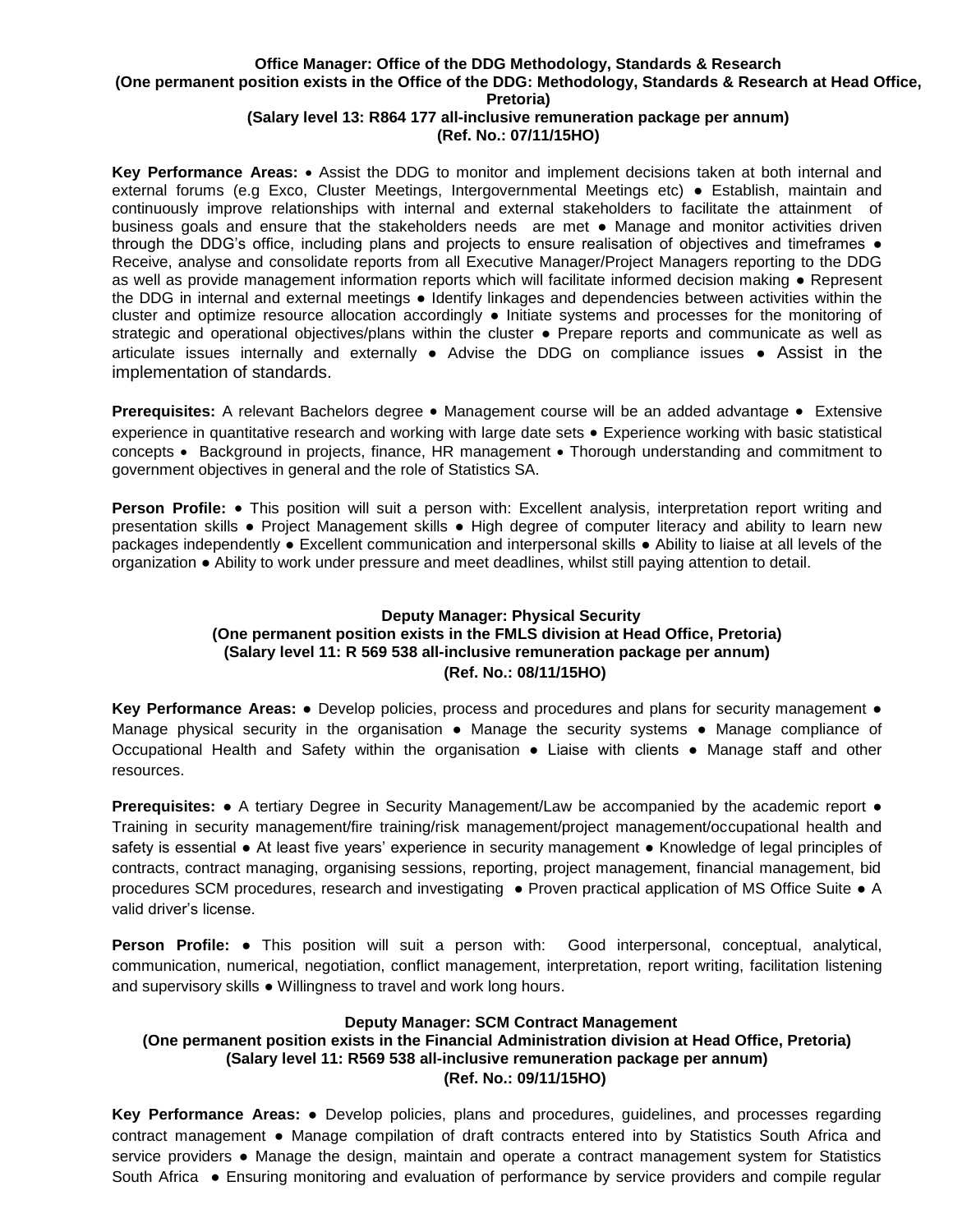reports ● Facilitate contract negotiations with the service providers on behalf of the organisation ●Manage staff and other resources.

**Prerequisites:** ● A tertiary Degree in SCM/Logistics/Public Administration/Financial Accounting be accompanied by the academic report ● Training in Supply Chain Management/Contract management/Logis/Iqual/BAS is essential ● At least five years' experience of drafting, managing, monitoring, evaluation of outsourced strategy and managing of sourcing strategy ● Knowledge of legal principles of contracts, contract managing, organising sessions, reporting, project management, financial management, bid procedures SCM procedures, research and investigating ● Proven practical application of MS Office Suite ● A valid driver's license.

**Person Profile:** ● This position will suit a person with: ● Good communication both verbal and writing, analytical, interpretation, problem solving organising, listening, writing, comprehensive reading, policy development, facilitation, presentation and interpersonal skills ● Ability to resolve conflicts ● Ability to pay attention to detail ● Ability to handle stress work under pressure ● Ability to work under tight deadlines ● Willingness to work long hours.

### **Employment Equity Coordinator (One permanent position exists in the Human Resource Management and Development division at Head Office, Pretoria) (Salary level 9**: **R289 761 per annum) (Ref. No.: 10/11/15HO)**

**Key Performance Areas:** ● Provide advice in the recruitment and employment of people with disabilities (PWD) ● Provide advice to ensure that the physical work environment is accessible for PWD ● develop mechanisms and interventions of educating and sensitising the organisation on disability ● Ensure provision of reasonable accommodation to staff members with disabilities ● Monitor the implementation of capacity building for PWD • Develop disability management policies and procedures • consult with stakeholders on disability mainstreaming ● Monitor and evaluate the implementation of disability management. .

**Prerequisites:** A tertiary Degree in Human resource Management or related ● be accompanied by the academic report ● Training in disability/advocacy/human resource management/ project management/financial management/strategic planning/monitoring and evaluation is essential ● At least three years' experience in the field of disability ● Knowledge of MS Office Suite.

**Person Profile:** ● This position will suit a person with: ● Good communication both verbal and writing, interviewing, presentation, and interpersonal skills ● Ability to pay attention to detail ● Ability to work under pressure ● Willingness to work long hours.

## **Assistant Manager: District Coordinator (One permanent position exists in the Eastern Cape Provincial Office: Joe Gqabi District Office) (Salary level 9: R289 761 per annum) (Ref. No.: 11/11/15EC)**

**Key Performance Areas:** Implement district operational plans, procedure, process mapping and implementation of policies in the district • Provide assets management and office administration in the district • Provide FMLS(Facilities Management Logistics and Security) and related services in the district office • Provide Supply Chain Management services in the districts • Provide financial administration and control function in the district • Coordinate the implementation of HRM functions in the district.

**Prerequisites:** A tertiary Degree or National Diploma in Administration with Accounting • Training in Logis and BAS is essential • Understanding of Project Management and Statistical products • At least three years' experience in general office administration • A valid driver's license will be an added advantage.

**Person Profile:** This position will suit persons with: • Good interpersonal skills, organising skills, communication skills, customer service skills • Willingness to work long hours.